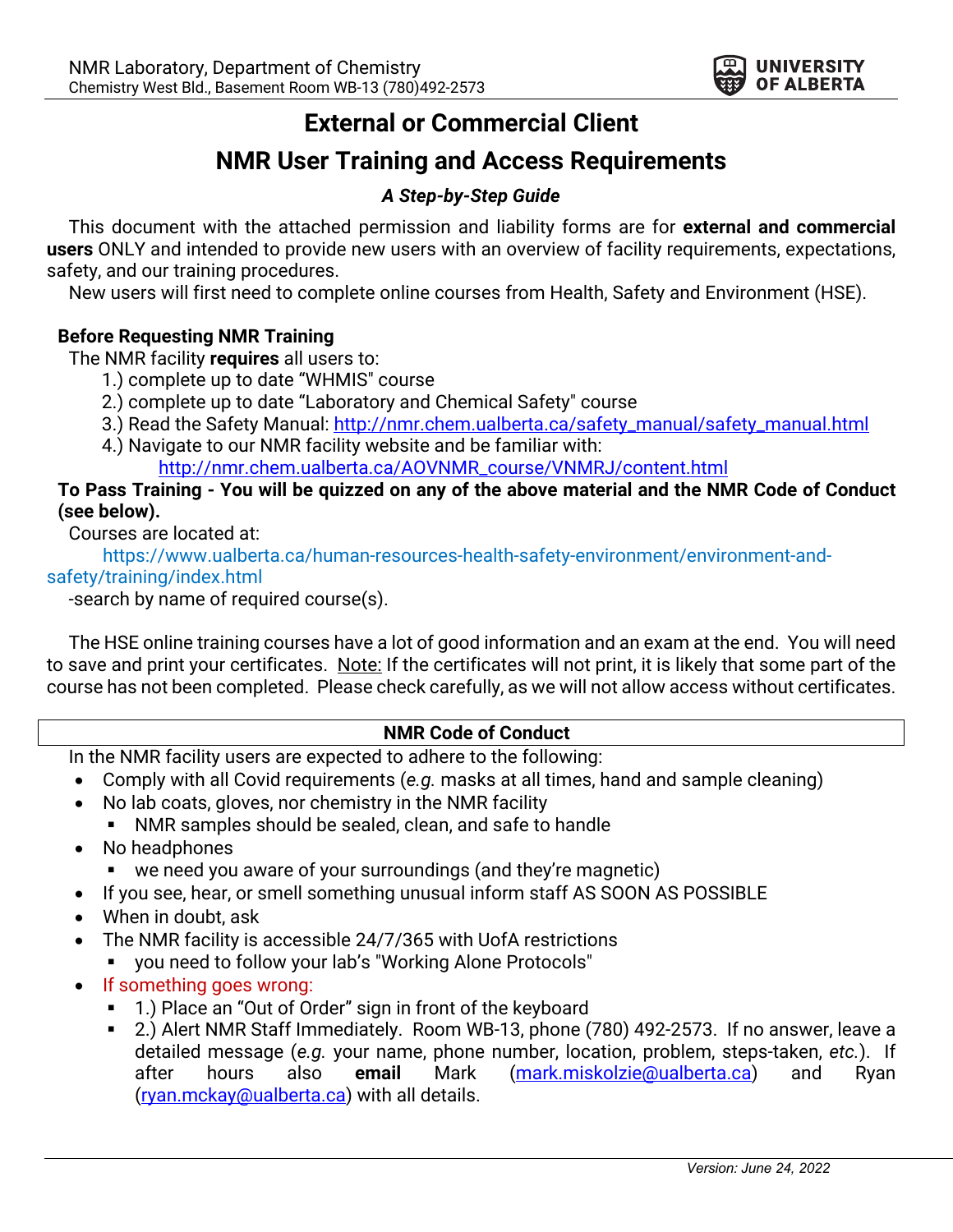

## **Now to NMR Training**

- 1) Contact Nupur and/or Mark (780.492.2573) to arrange and book an online training time. a. Training is typically Wednesday afternoons, but there is flexibility when needed
- 2) Printout, read, understand, sign, and get your supervisor's signature on your **"NMR Training and Access Request Form"** and **Liability form** (page 3 this document). Electronically scan or take a picture.
- 3) Printout, read, understand and get all signatures for the Liability and Waiver form (attached).
- 4) Electronically send your WHMIS, Laboratory & Chemical Safety course certificates, along with completed and signed Access and Liability forms to your assigned NMR staff training person.
- 5) NMR instructor will sign your access form when training is completed, and send you an electronic copy.
- 6) Forward the **completed and signed NMR Access Request form** and **all course certificates/forms/waivers** to Ryan (ryan.mckay@ualbert.ca). a. Book an appointment time for your online review talk, quiz, and final spectrometer test.
- 7) Survive the 20 minute "pep" talk, pass your quiz, and get the final signature.

Remember do not rush, be safe, and **do not forget to ask questions**.

## **Spectrometer Reservations**

For access to NMR spectrometer reservations you will need to contact NMR staff to reserve time for you. Please contact ryan.mckay@ualberta.ca for monthly regular reservations.

Never hesitate to contact us should you need anything, and good luck.

Ryan T. McKay, *Ph.D.* NMR Laboratory Supervisor Room E3-17A Email: ryan.mckay@ualberta.ca Phone: 780.492.9950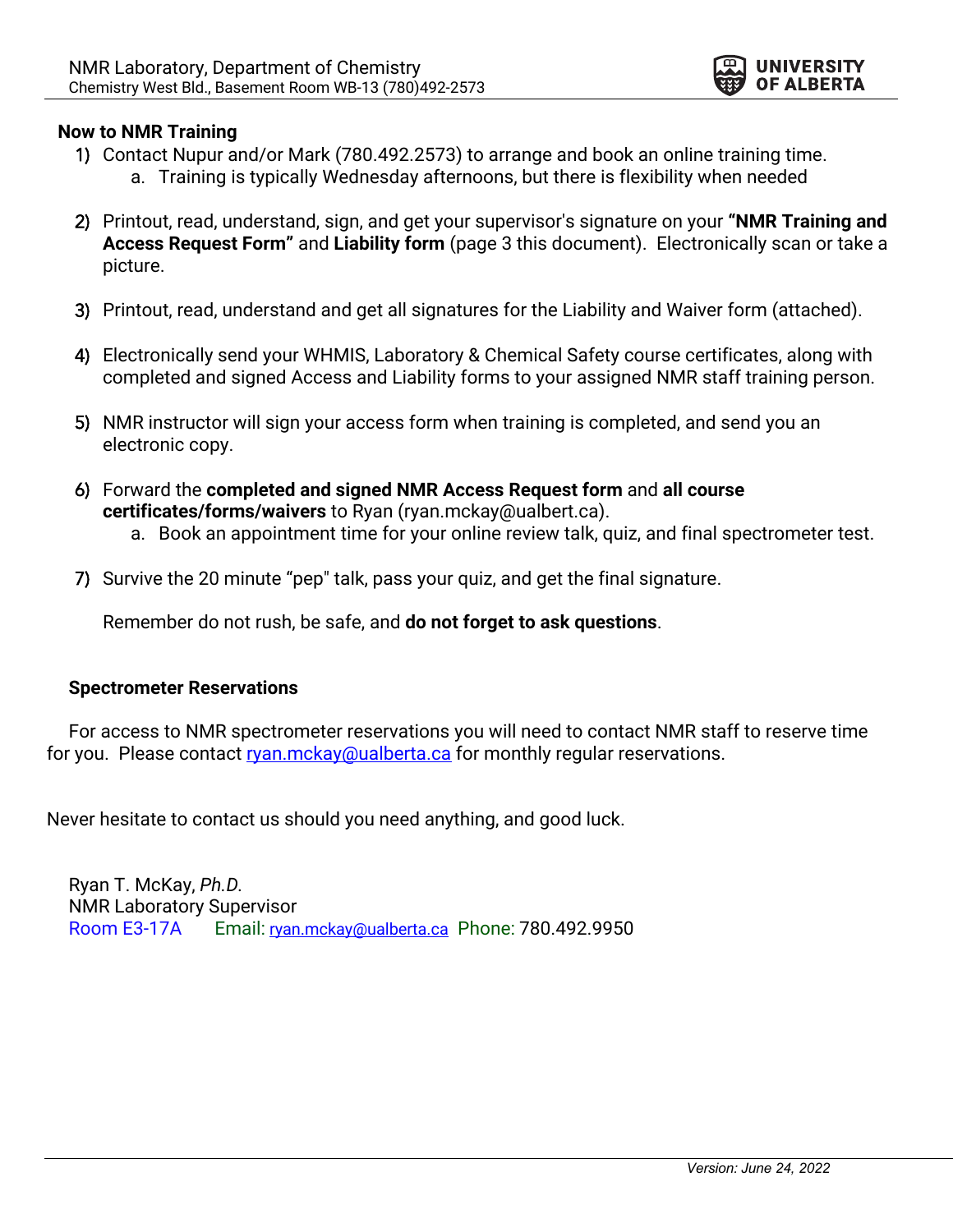

# **NMR Training and Facility Access Request Form**

Please read carefully: REMEMBER - you are agreeing to the terms below:

- **Users will only use instruments as trained by NMR Staff**
	- NMR spectrometers are extremely expensive, sensitive, and potentially dangerous instruments. They have to be treated with care and respect.
	- § Repairs are costly and often come with long instrument down times (weeks to months!)
- NMR facility access and keys are for the sole use of the assigned user.
- "*Out of Order***"** signs need to be posted and NMR staff **must** be informed immediately when an instrument is not functioning normally.
- If **something goes wrong immediately inform staff**; do not attempt repairs yourself.
	- **•** Accidents happen, but not informing staff can quickly cascade into additional problems.
	- **In multi-user environments, individual actions can quickly have serious consequences for all.**
- Users are responsible for the privacy of their login and reservation online *username* and *password.*
- No chemistry at the computers/desks. Ask staff and arrange to use fume hoods if necessary.
- Any attempt to use instruments outside of intended time limits, *e.g.,* combining reservation time slots with those booked by other users on the same instrument (*i.e.,* "time pooling") is **explicitly forbidden**.
- **Access to instruments is a privilege.**
	- User professionalism, courtesy, and cooperation are essential for the facility operation.

|                                    | Last Name: _______________________                                                       |  |  |
|------------------------------------|------------------------------------------------------------------------------------------|--|--|
|                                    | $\sqsupset$ Undergrad Student<br><b>Grad Student</b>                                     |  |  |
|                                    | $\Box$ Postdoc                                                                           |  |  |
| Start Date: _________________      | Other: ___________                                                                       |  |  |
| Date (dd/mm/yy)                    |                                                                                          |  |  |
|                                    | Has completed online training: WHMIS $\Box$ Laboratory Safety and Chemical Safety $\Box$ |  |  |
| Today's Date: ____________________ | * By signing I agree to the terms above.                                                 |  |  |

*Supervisor's permission: "The individual named above has received training, and as their supervisor I request that this person be given access to the departmental NMR spectrometers under my responsibility."*

| <b>Supervisor's Signature</b>                          | Date: (dd/mm/yy)       |                                           |
|--------------------------------------------------------|------------------------|-------------------------------------------|
| <b>Deliver Completed Form to:</b>                      | <b>Office Use Only</b> | User Approved for Facility Access and Key |
| <b>Kelly Fowler</b><br>Department of Chemistry, E3-44  |                        | <b>NMR Instructor Signature</b><br>Date   |
| From: Dr. Ryan T. McKay, Room E3-17A<br>(780) 492-9950 |                        | <b>NMR Supervisor Signature Date</b>      |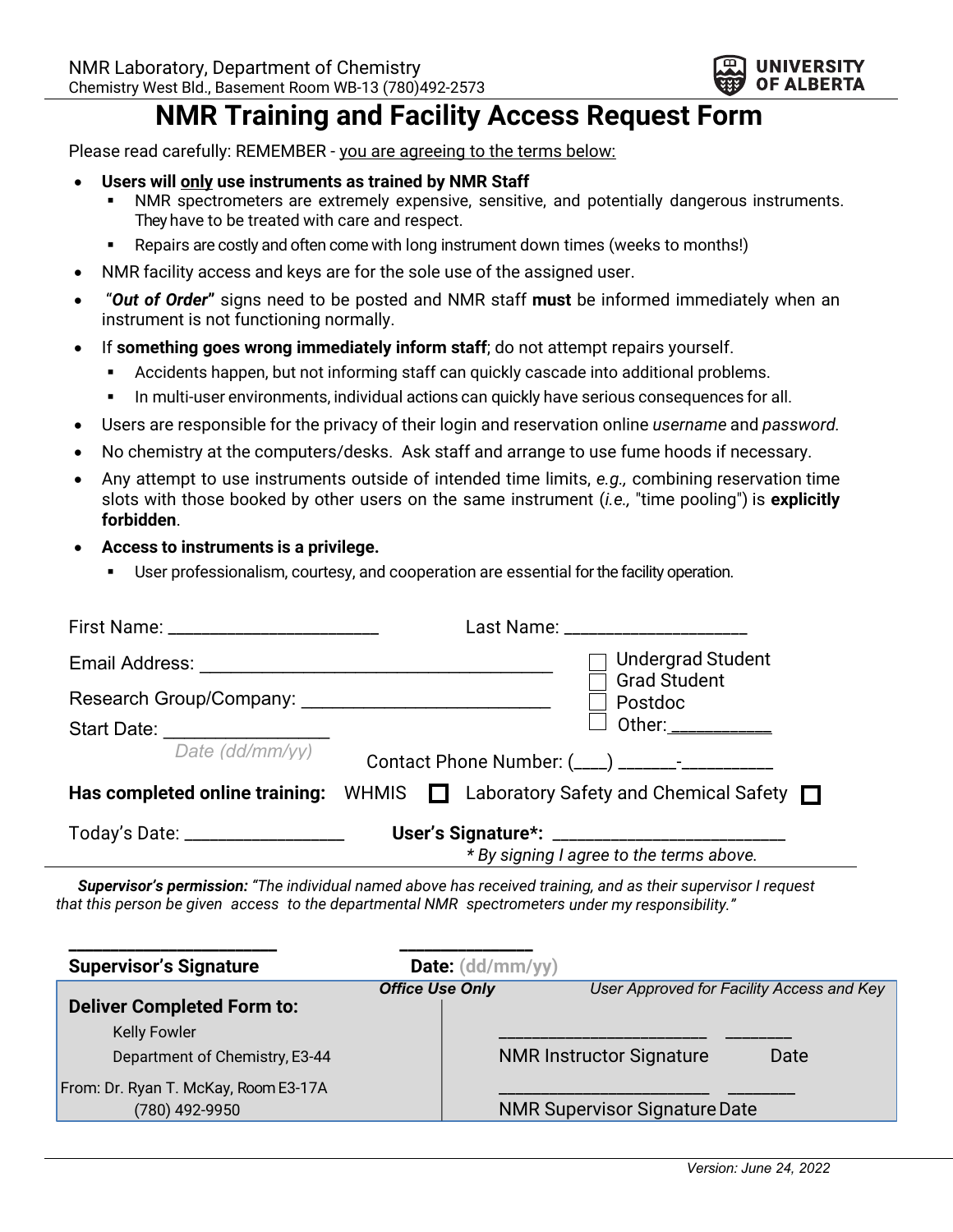

## **Liability, Waiver of Claims, Assumption of Risks, and Indemnity Agreement for External Commercial and Academic Users.**

WARNING -- PLEASE READ CAREFULLY - by signing this document you accept **important legal/financial obligations and waive legal rights, including the right to sue**

TO: THE GOVERNORS OF THE UNIVERSITY OF ALBERTA (the "University of Alberta") **(Please Print this Section of Document)**

|                                           | E-Mail Address: _______________________________ |                                                 |  |  |  |
|-------------------------------------------|-------------------------------------------------|-------------------------------------------------|--|--|--|
|                                           |                                                 |                                                 |  |  |  |
|                                           | PHONE NO.: _________________________            |                                                 |  |  |  |
|                                           |                                                 |                                                 |  |  |  |
|                                           |                                                 |                                                 |  |  |  |
|                                           | City/Town:___________________                   | Country: ________                               |  |  |  |
|                                           |                                                 |                                                 |  |  |  |
| PHONE NO: $\qquad \qquad$ $\qquad \qquad$ |                                                 | E-Mail Address: _______________________________ |  |  |  |
|                                           |                                                 |                                                 |  |  |  |

### **User Activities:**

This document relates specifically to use of Nuclear Magnetic Resonance ("NMR") instruments located within the University of Alberta's Department of Chemistry. It includes an assumption of risk and indemnity by the user and the user's employer in relation to any legal liability and/or financial responsibility associated with the use of the instrumentation, including but not limited to any environment, building, person, and/or instrument disruption, damage, harm, etc. It also includes a waiver and release of any and all claims against the University of Alberta.

In consideration of being permitted to use the NMR instrumentation, the user and the user's employer understand that they **may be held legally and financially responsible for any and all use of the NMR instrumentation that does not follow the specific policies and procedures described in the University of Alberta's NMR training**. The user and user's employer further understand that the University of Alberta may terminate their use of the instrumentation at any time in the discretion of the University. Finally, they each understand that they have an obligation to respect the confidentiality of any sensitive information or dealings which may relate to their visiting the University and they agree to not disclose any information without the prior written consent of the University of Alberta. This obligation of confidentiality continues into perpetuity.

**I freely agree to abide by these requirements: Initials: \_\_\_\_\_\_\_\_\_**

### *ASSUMPTION OF RISK and Release of Liability*

I am aware that the activities associated with use of the NMR instrumentation have many inherent risks, **including, but not limited to**:

- 1. **EQUIPMENT:** all manner of injuries resulting in muscular injuries and soft tissue injuries including bruises, scrapes, cuts, burns, etc, and broken or cut bones resulting from misuse or improper use of the equipment or techniques by myself or others; and
- 2. **OTHER HAZARDS:** flying debris from use of tools, dropping tools, noxious fumes, release of cryogens, electrical, etc.

**I freely accept and fully assume all such risks, dangers and hazards and the possibility of personal injury,**  death, permanent disability, property damage or loss resulting therefrom. **Initials:** *Initials:* 

### **INSURANCE COVERAGE**

**\_\_\_\_\_\_\_\_\_**

1. **THE USER IS SOLELY RESPONSIBLE** to select and purchase adequate liability insurance to cover the use of the NMR instrumentation.